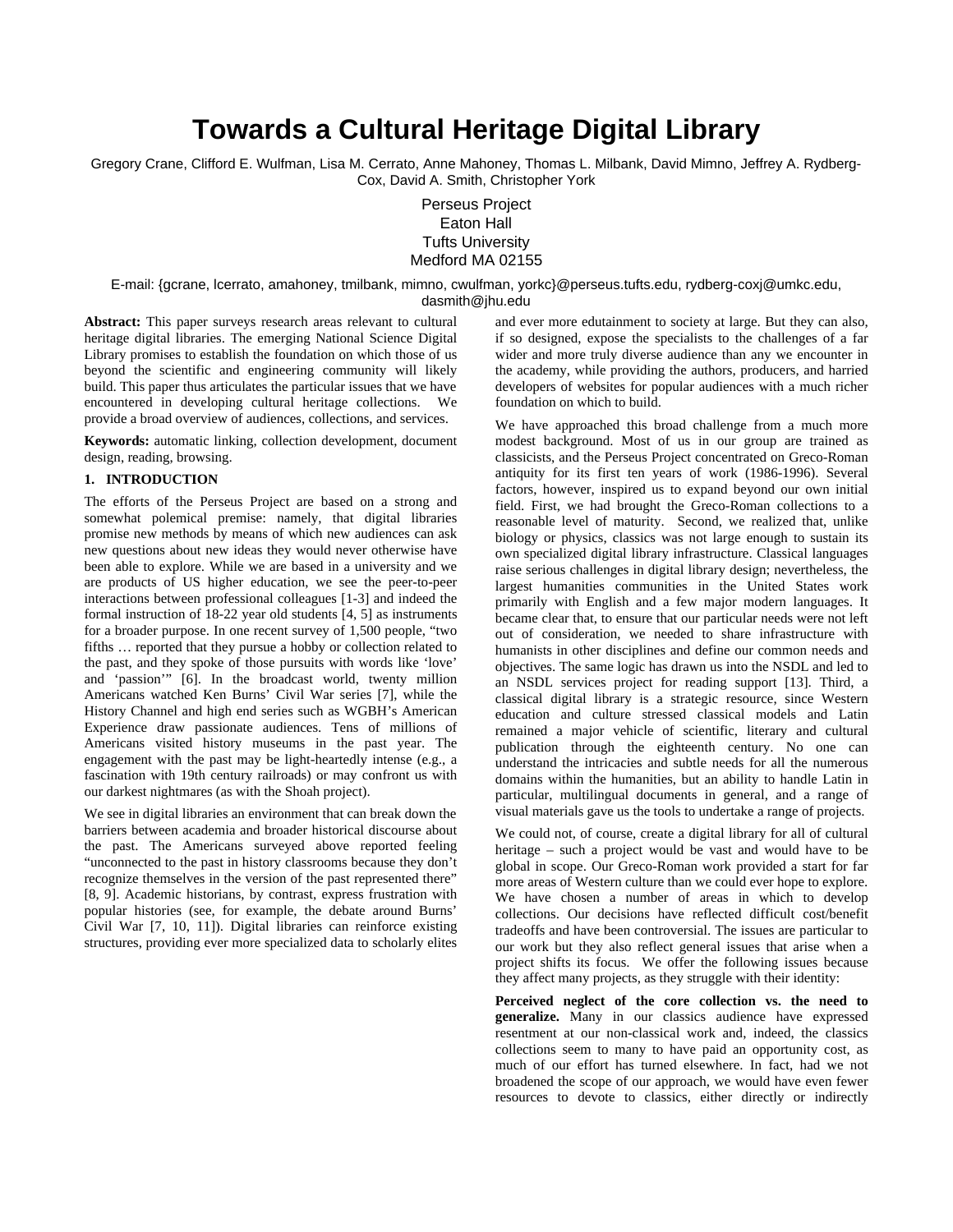(through general development). Furthermore, the NSDL services grant that is about to begin is based on the automatic linking work that we developed for classics. By stressing the general issues of automatic linking, we have identified a service from classics as a general resource that will serve a vastly larger community. As a result, we are able both to improve the automatic linking service for all users and to embed services widely used by our classicist and humanities users within the much larger NSDL community. This service is now, in our view, more sustainable in the long run.

There is also a general developmental principle at work. Few would argue in principle that we should not share infrastructure, but many of us still resist implementing this in practice. Digital library projects – and especially digital library projects in small, specialized areas of the humanities – must aggressively pursue ways to adapt general solutions that may not at first seem suited to our particular needs [14]. Digital library projects often give up on general solutions too soon, developing their own DTDs, for example, instead of using those of the Text Encoding Initiative, or creating special purpose software, thus solving short-term problems but creating very difficult problems of support over time. We have seen short-term success kill many projects over the past two decades.

**Exploring new domains vs. the rigors of disciplinarity.** In developing new collections outside of classics, we initially followed our trained instincts and sought leadership from experts in the fields. In working closely with several well-defined expert groups, we found, however, the weight of established practice and tradition to be restrictive. We have shifted instead to seeking advice rather than direction from experts in the field and to offering advice to collection-development projects rather than working under them.

We developed a London collection after making our own assessments and seeking constructive advice. We were able to build a collection that would, we hoped, stimulate ideas about new kinds of intellectual work rather than simply enhance existing research agendas. Such a strategy is risky, since it reflects a vision of what might be useful, and such visions, if they are at all interesting, will often not be productive. Such a strategy is also very hard to fund in a peer reviewed environment, precisely because it follows unconventional paths. The Fund for the Improvement of Postsecondary Education, the IMLS National Leadership Grants, and NSF ITR program are specific attempts to address the challenges of supporting innovative work. The Berger Family Fund for Technology Transfer at Tufts allowed us to establish the London collection.

Our forays into areas such as the history and topography of London, the history of mechanics, early-modern English literature, and others have provoked a range of responses. While interest and excitement are gratifying, the most useful responses have often been the most critical and even hostile. Tangible collections and services provoke concrete discussions based on what does and does not appeal to real users. Digital collections are capital resources that not only retain their value but can evolve over time (e.g., expand, acquire new metadata or tagging). If the base documents are of sufficient interest, data entry is sufficient and document structures solid, publicly accessible collections can attract additional labor and drive debate forward. By intruding into domains beyond classics, we have been able to stimulate thought and debate that would not otherwise have taken to take place.

**Using vs. creating digital collections.** It is essential that at least some digital library researchers have an opportunity to build and design collections from the ground up. Like the alphabet soup of evaluation forums for language technologies (e.g., TREC, CLEF, ACE, DUC, etc.), most DL research projects work with thirdparty collections. While prudent, this strategy is sometimes restrictive: researchers can add metadata to documents, but the documents themselves cannot be modified. Because we are interested in how document form and digital library service influence one another, we need to be able to vary the functionality of our collections by modifying every component, including data acquisition, markup, and delivery. Thus while some of our work uses third-party collections, we also have invested substantial labor in creating testbeds of our own, for which we are responsible but which have few if any restrictions. We now have reasonably large, fairly heterogeneous document sets with which we can take risks, without horrifying living authors or even electronic editors of public-domain materials.

The goal of the Perseus Project has been to provide a set of instruments – collections and services – with which we can study new types of use. The remainder of this paper describes some very preliminary findings and points towards the research agenda that will guide us in the final years of our DLI-2–sponsored research. That agenda focuses on answering two basic questions: first, how do digital libraries support various communities as they work now? Second (and far more challenging), how do digital libraries open up new forms of work and, indeed, potentially create new audiences for new ideas?

The latter question is particularly important, because digital libraries have the potential to so alter user expectations that components designed as long-term infrastructure become obsolete. Consider the following scenario: a group of scholars sets to work on a completely new lexicon for a well-studied language, the first in centuries. No one doubts that the existing lexicographic tools would benefit from being replaced. The project manages to acquire five to ten person-years of labor and creates a lexicon, with beautifully composed new entries. The working environment makes good use of existing computational linguistic tools to track collocations and exploit machine-readable versions of the old lexicon. The project delivers its predicted results, and the community of students and scholars working on this language has a far more up-to-date lexicon.

How valuable such a new lexicon would be in five to ten years, however, is not clear. Scholars already read source texts in digital libraries that provide a variety of lexical tools, such as automatically generated links from inflected forms to dictionary entries, morphologically sophisticated searching and analysis tools, and other resources that reduce scholarly dependence upon lexica [15, 16]. We do not know how a new lexicon might aid students learning to read the language, as most student problems center on the relatively simple tasks of finding proper definitions and understanding syntax. Thus while a new lexicon would clearly constitute an advance, the field might have been far better served had it spent its costly time and labor on building a treebank: a database of annotated parses of the most heavily read texts in the corpus [17-19]. A treebank would provide students for the first time with consistent syntactic information about millions of words, potentially a far greater advance than improved lexicon entries. The treebank would also provide a training set for context-free grammars that could be run over tens of millions of words in the remaining corpus, thus providing new research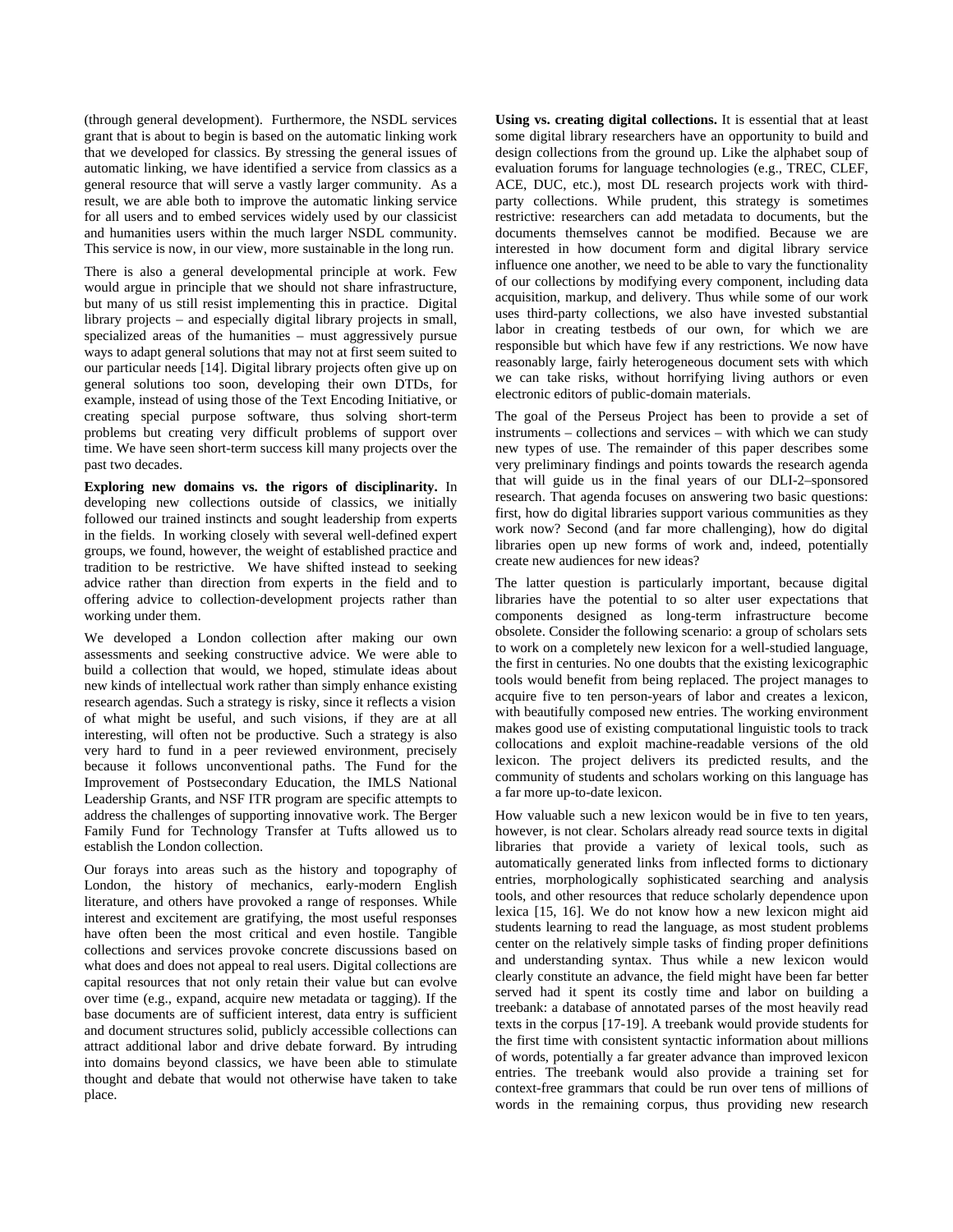opportunities. The treebank might even answer more scholarly questions about word usage than general lexicographic articles. If this were so, lexicographers might find themselves becoming not archivists creating fixed textual descriptions, but computational linguists producing dynamic lexical databases. In our view, such a transformation would be salutary, for the servants of inquiry – lexicographers and librarians, traditional and digital – should help inquirers answer the questions we pose now and in the future, rather than serving the needs of an earlier century.

#### **2. AUDIENCES**

We have assembled two datasets with which to analyze the needs of the audiences for the collections we have mounted. The Web has clearly allowed new intellectual communities to form, and many intellectual resources formerly available only onsite in



special collections are now receiving substantial electronic use (e.g. [20-23]). The 315 million page-accesses we have tracked since 1996 are a useful diachronic dataset that we are beginning to use to track the evolution of user behavior, while the thousands of email messages to webmaster@perseus.tufts.edu trace the reactions of a patron group (albeit a self-selecting one). We have invested substantial staff time in answering as many messages as possible, and this practice has yielded dialogues with a number of users from varying backgrounds.

The bulk of the current Perseus traffic (84%) is concentrated on the established classical collections. This is unsurprising: we have spent fifteen years developing these collections and accompanying services, while developers – including faculty creating syllabi and non-academic web developers – have spent years creating links into the classical digital library. The remaining 16% of the traffic is, however, non-trivial – 1.2 million page accesses in a month of 8 million – and will provide a reasonable basis on which to study some aspects of user behavior.

It is difficult to identify the audience reached by an open site like the Perseus Digital Library. Clearly, those interested in classical antiquity represent a subset of those with a passion for the past. Nevertheless, the audience for Greco-Roman Perseus has consistently surprised us with its sheer size: 6.7 million pages on classical antiquity in a typical month of 8 million aggregate pages. Even more surprising (and gratifying to a classical philologist), approximately 10% of those pages were Greek and Latin source texts in the original, dictionary entries, morphological analyses and other tools that support reading Latin and Greek.

Counting domain extensions is a notoriously problematic instrument for estimating audience composition. Few Perseus hits, for example, come from the .edu domain, but many students access the Internet from accounts with third-party Internet Service Providers, thereby masking the fact that they are pursuing traditional coursework by new electronic means. Nevertheless, the fluctuations of \*.edu usage suggests that the number of nonacademic users is substantial and, indeed, predominant.

The two dates in Figure 1 reflect very different sections of the academic year. Mid-November is a peak period of student and traditional academic use. Most US universities are, however, on intercession in the first week of January. The percentage of \*.edu use declines by only a factor of two. This suggests the possibility that a large percentage of our student traffic comes from third party ISPs and does not show up in the \*.edu aggregates. Basic "signal intelligence" may provide a better view of where our traffic lies.

Tracking web usage, we have been able to identify gross patterns: October/November and February/March are the times of peak academic activity. Other patterns emerge as well: note that September 2001 marks the first time when traffic declined for a given month over the previous year. Activity rebounded in October 2001, and it is tempting to hypothesize a "September 11" effect, when academic users were distracted from their expected behavior. Serious system problems emerged in the late summer and fall of 2002. The traffic for October 2002 and 2001 were almost identical. Growth resumed in November and December, as



system performance improved, but this improvement lagged beyond what we might otherwise have expected: for the first time, fall totals declined from those of the preceding spring. While the exponential growth in usage clearly cannot continue, this decline probably reflects lingering changes in behavior in response to earlier slow and unreliable system performance.

The variance in usage over the course of the year shows the extent to which the academic calendar influences usage. Traffic varies by a factor of two between peak academic months and July (which is consistently the month of lightest usage). By comparing the number of students enrolled in courses during the summer and those in the traditional academic year, we will probably be able to form a reasonable estimate of the size of our academic audience. Even when this audience is factored out, the non-traditional users will, we expect, remain substantial – far larger than we had expected, given the content and design of the site: even 25% of the July audience would suggest that 1 million pages were sent to individuals beyond academia. Certainly our webmaster correspondence demonstrates the qualitative breadth of the user base. Web log analysis suggests a substantial quantitative base as well.

Counting which documents users read most frequently is an obvious technique. Nevertheless, while the technique may be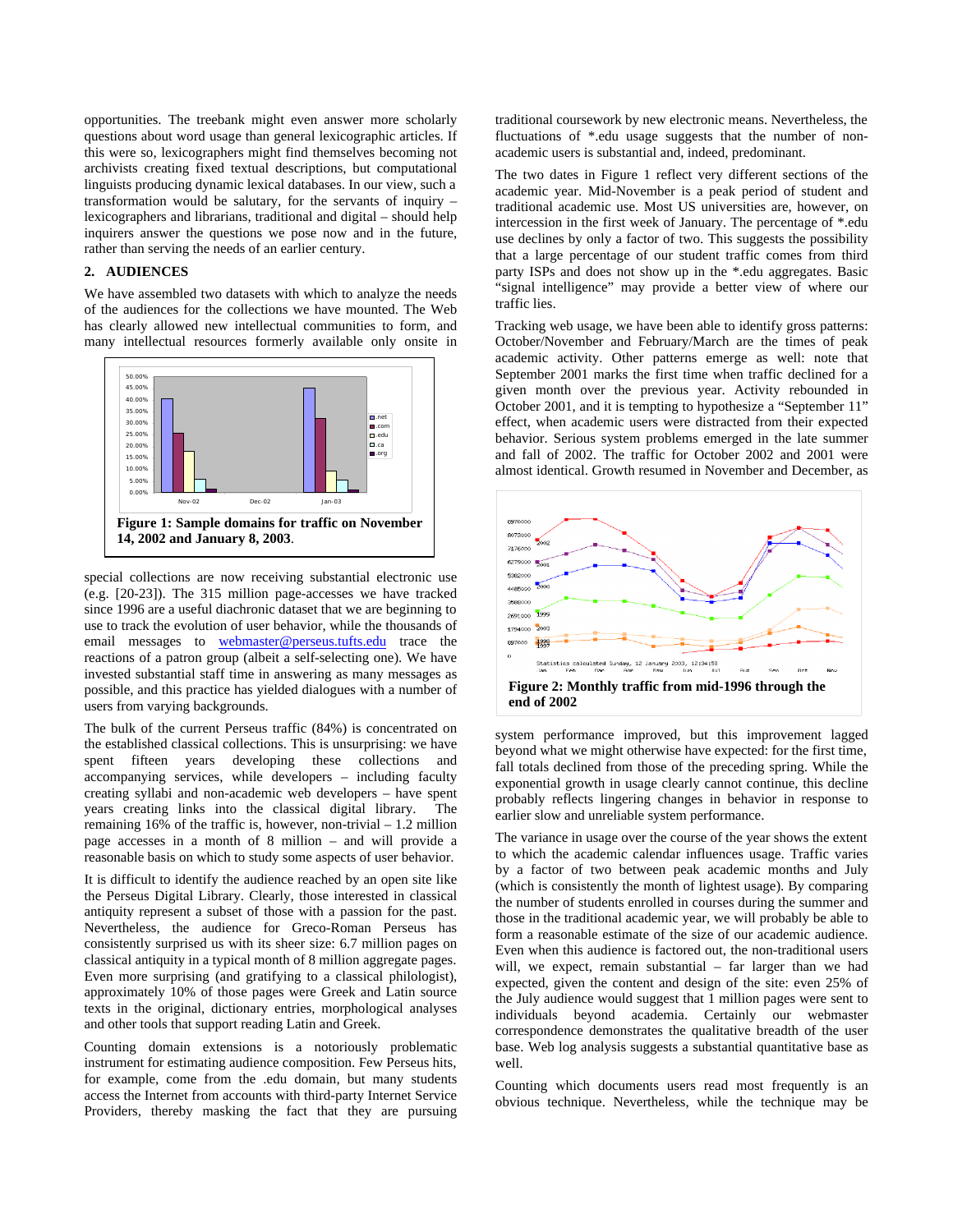obvious, the significance of the results will vary from field to field. If we assume for now that the Perseus Digital Library reaches a representative selection of those reading classical texts, we have the best data ever on who is doing what. Classical texts are capital resources on which scholars have lavished their efforts for centuries. A complex network of commentaries, specialized grammars, and studies exists (although most of this network remains sequestered in print libraries with limited clienteles). We can now see what people are reading and from this begin to understand our audience.

The raw statistics above are only the starting point in a more detailed analysis, which will consider the information needs for each of these audiences. The digital library provides the field of classics with a new instrument by which to see what we are doing and explore what new information resources might be most useful.

## **3. SERVICES**

To provide the services we felt best addressed the needs of our audience, or project found it necessary to create a full-fledged digital library system. Much of our work consisted of adapting general tools to the particular requirements of our collections. Thus, we wanted to be able to perform morphologically aware information retrieval [e.g., search for *fero* (Latin, "to carry") and retrieve *tuli* ("I carried")] with search engines that had no hooks for morphological analysis [24]. Thus we created surrogate files in which we substitute inflected forms for dictionary entries (e.g., *tuli*  $\rightarrow$  *fero*) and search these. When users enter queries, we expand them by substituting the inflected forms for the dictionary

| Aeschylus, Agamemnon (aesch. ag.)                                                   | 5050 |
|-------------------------------------------------------------------------------------|------|
| Christopher Marlowe, The Tragicall History of D. Faustus (A<br>text) (1999.03.0010) | 4635 |
| Euripides, Medea (eur. med.)                                                        | 4543 |
| Vergil, Aeneid (verg. a. 2)                                                         | 3549 |
| Sophocles, Antigone (soph. ant.)                                                    | 3477 |
| Cicero, Against Catiline (cic. catil. catil. 1)                                     | 3375 |

**Faustus (which suggests a class project). The Cicero probably reflects high school Latin readership. Monthly totals for individual primary sources fluctuate far more than for the core reference works.**

entries and search for those. The principle was to integrate standard tools into a working system with as little effort as possible.

The rise of robust digital repositories such as FEDORA [25] (which the Tufts library system is adopting) and Dspace [26], the Open Archive Initiative, document-oriented XML searching engines such as HyRex [27-32], and the emerging services component of the National Science Digital Library have, among other things, allowed us to rethink the way that we manage our collections. We have already begun to expose our metadata over the OAI and to integrate OAI services into our own system [33]. We will shift our data object to the Tufts FEDORA repository and translate the services we need into FEDORA. Nevertheless, even as a new generation of digital library infrastructures emerges, there are still services, some particular to cultural heritage digital libraries, that we must still either maintain or develop.

Most of the services described below reflect different forms of information harvesting. We plan to use the OAI to make as many categories of data available as possible: thus, third-party repositories should be able to harvest not only titles and authors but head words from dictionaries and encyclopedias, automatically mined people, places, and dates and any other

| Perseus Document (with Perseus id #)                                                                                                                                                                                                  | <b>Hits</b> |  |  |
|---------------------------------------------------------------------------------------------------------------------------------------------------------------------------------------------------------------------------------------|-------------|--|--|
| Perseus Encyclopedia (1999.04.0004)                                                                                                                                                                                                   | 71,784      |  |  |
| Charlton T. Lewis, A Latin Dictionary (1999.04.0059)                                                                                                                                                                                  | 49.347      |  |  |
| Henry George Liddell, A Greek-English Lexicon (1999.04.0057)                                                                                                                                                                          |             |  |  |
| Thomas R. Martin, An Overview of Classical Greek History from<br>Homer to Alexander (1999.04.0009)                                                                                                                                    | 44.278      |  |  |
| Harry Thurston Peck, Harpers Dictionary of Classical Antiquities<br>$(1898)$ $(1999.04.0062)$                                                                                                                                         | 20.546      |  |  |
|                                                                                                                                                                                                                                       |             |  |  |
| Figure 3: Five most commonly viewed texts in December<br>2002. All five are reference works connected to primary<br>texts by an automatic linking service. Dictionary usage<br>suggests that Perseus users spend as much time reading |             |  |  |

extracted information that third parties would find useful.

The following list enumerates some of the most basic services that we identified. The emerging challenge for digital libraries seems to be multisource, customized summarization: a DL system should be able to determine what supporting information a particular user would require to understand a particular piece of information [31]. Most of the services that we describe below are building blocks for such a system. We have chosen, however, to concentrate on those services that we have either implemented or have funding to develop. We do not emphasize those services already under development in the NSDL but concentrate on issues that particularly characterize the needs of cultural heritage digital libraries.

**Document chunking and navigation services.** Publishers can pressure authors to follow regular style sheets, thus vastly simplifying the infrastructure required to manage these documents, but cultural heritage documents are structured in a variety of ways, and overlapping hierarchies are common. Thus an edition of Thucydides' *History of the Peloponnesian War* may be structured into traditional book/chapter/section units, suitable for some readers but not for others, who may wish to extract Thucydides' speeches, which can begin and end in the middle of the book/chapter/section units. Some modern scholarly documents have extremely complex structures: the New Variorum Shakespeare series contains two kinds of annotation, a range of narrative essays, and small libraries of source materials, which can themselves be documents of considerable complexity. Providing a reasonable default method of paging through such documents while preserving the flexibility for alternate schemes is often messy and requires systems to look beyond the elegance of BNF formats such as XML.

**XML server.** At present, most digital libraries tightly couple back-end and front-end, but XML facilitates the separation of content from display. The Perseus Document Management system has for several years worked by extracting well-formed fragments of XML from documents and databases. The task is not always straightforward: extracting lines 21-38 from the scene of a play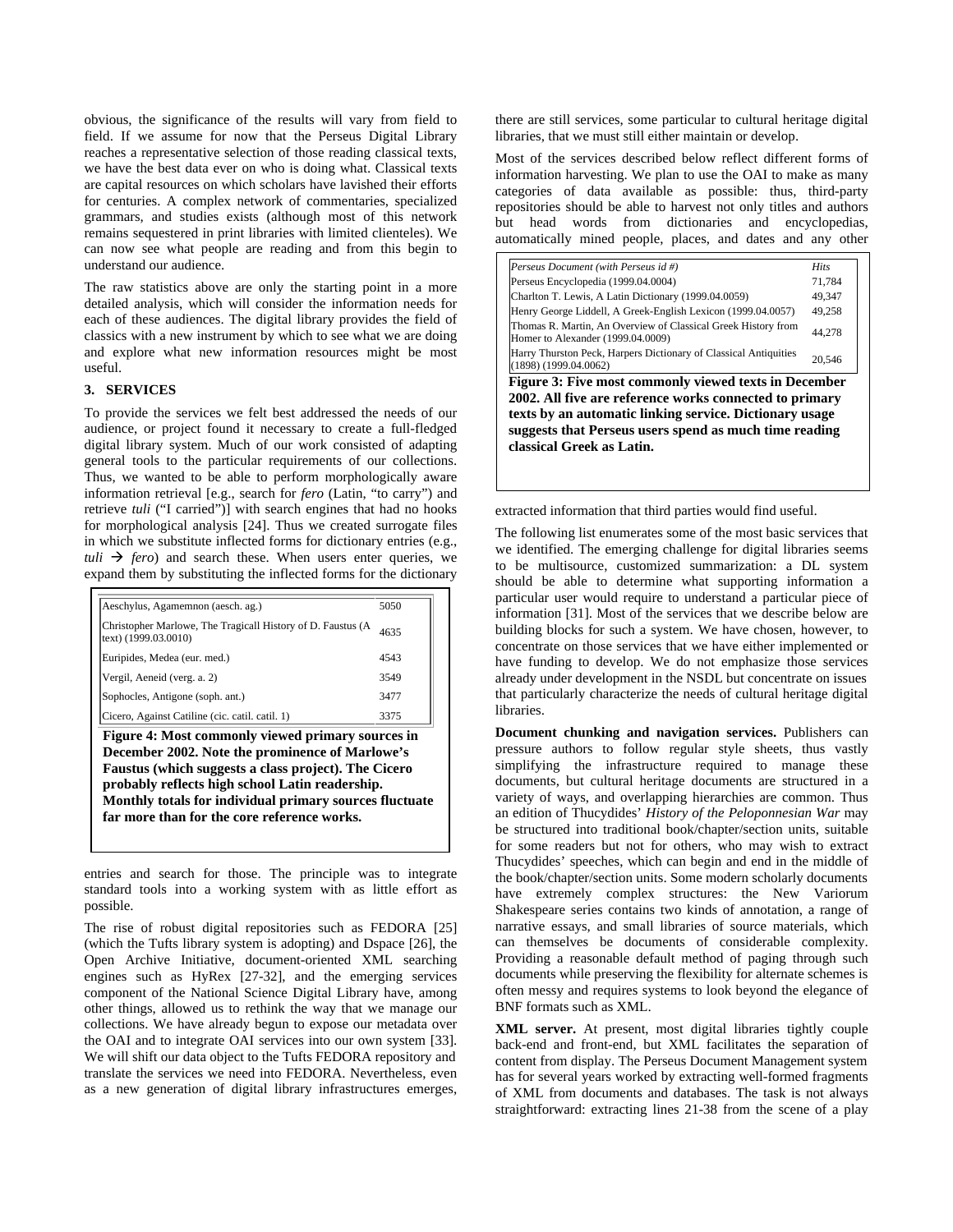can be difficult, since line 21 might appear in the middle of a speech that was itself nested deeply in a complex textual hierarchy. Converting this document management system into an independent XML fragment server will allow third parties to add services and new front-ends to the data that we collect.

**Visualization tools.** These are crucial but since we and others have published on their importance in previous digital library conferences, we simply allude to these in passing: [21-23, 34-36].

**Citation linking.** Automatic citation linking has made immense progress [37], but for humanists, locating the document is only a first step. Humanists cite points and (if we are diligent) spans within a document; sometimes these points and spans designate pages or other coarse units, but at other times we use very precise forms of reference (e.g., Homer's Odyssey, Book 9, line 312). In some cases these citations may contain text anchors (Vergil Aen. 1.1: "arma … cano"), which may need to be expanded (e.g, "arma *virumque* cano"). Some works (lexica, for example) may vary the word order or even the words themselves, thus requiring fuzzier matching algorithms. Some citation schemes have remained unchanged for centuries. But others remain in flux (each new edition of Shakespeare, for example, has a tendency to introduce new reference schemes, thus causing tremendous problems for citation systems). Adding to the complexity of automated citation linking, humanists often cite passages using languages or spelling conventions different from those in the original sources. At the very least, software supporting pre-nineteenth century scholarship must be able to match original spelling against modernized forms.

**Quotation identification and source tracking (not implemented in Perseus).** A corollary to the citation-linking problem is that of quotation identification. Many documents in the humanities contain quotations from earlier sources: almost half of the initial ten million words in the London collection was quoted text. Most of these quotes have no precise references; many do not even mention precise authors. A DL system needs to be able to search quickly and automatically for likely sources for quotations. Such a system should also scan for unquoted sources (for which plagiarism detection services provide a technical model [38]).

**Named entity identification and analysis of "encyclopedic data."** People, places, and things may have bored history students for millennia, but they remain key components of historical documents. Perseus scans for dates and place names in all full text documents [36, 39, 40]. The service at present is limited to English (in part because we have English translations for the vast majority of source texts), but it enables us to provide automatically generated (and hence scalable) timelines and maps to help users assess the contents of collections, detect events, [41], [42], [34, 35] and ultimately search by time and place (e.g., "documents relevant to Worcester County, Mass. in the 1840s"). We have also begun to track personal names, monetary sums, and other readily identifiable entities.

Named-entity identification is notoriously domain specific [43- 45]. Even such apparently universal entities as people, places, and things can vary widely from culture to culture. Western audiences in 2001, for example, learned that Afghans often have only a single name. Greco-Roman texts do not, of course, use modern year numbers or even easily followed month/day schemes. Digital library systems need to be able to apply different information extraction routines to different collections.

We have begun to see work on integrating information extraction into digital libraries (e.g. [46-48]), but this task has barely begun. Much named-entity work depends upon heuristics written in application-specific formats: very little work has gone into making such core information portable, much less in creating sharable digital libraries of named-entity heuristics. Just as cultural-heritage scholars have traditionally spent years preparing editions for publication, so corpus editors will spend years developing gazetteers, heuristics, and training sets for large corpora, and they will need be able to exchange and build on one another's efforts over many years [49, 50].

**Semantic services.** A cultural heritage digital library system should automatically integrate new texts, lexica, grammars, treebanks, and other resources into linguistic services which are constantly updated. We have implemented such services for collocations of Greek and Latin words [51, 52]; a mature DL system would harvest new documents to enhance cross-language information retrieval, machine translation, automatic summarization, and other services.

**Authority-list editors (not yet implemented but under development as an NSDL service under [13]):** Informationextraction systems can recognize that "Mark Twain" and "Twain" in close proximity are both personal names and probably refer to the same person. But we need tools that connect both references to a general authority list, one which can also help informationextraction systems recognize that "Mark Twain" and "Samuel Clemens" are both instantiations of "Twain, Mark, 1835-1910." Likewise, on a semantic level, we need to be able to express the fact that "bank" in document A is a financial institution, not the edge of a river, and to connect this instance to a definition in a third-party dictionary. Such an authority-list editor should be able to predict the most likely meaning in the case of multiple instances.

**Runtime automatic linking.** Some texts will have complex preestablished markup associated with them, but we also need to be able to identify and add informative links to key words and phrases on the fly. Such automatic linking has been part of the Perseus system for more than ten years [24, 53-57], but this feature will be expanded and refined to become a service within the NSDL under [13].

**Automatic evaluation services.** Evaluating digital libraries in general [58], and language technology services in particular, is difficult [29, 59-62], but because digital libraries contain many knowledge resources, such as encyclopedias, indices, and lexica, that include manually verified data, digital library systems should be able to mine their manual resources to refine their automated services.

Automated comparisons between information extraction and manual indices reveal interesting differences between human practice and machine performance: humans are better at interpreting indirect references — "the South's best hope" as a reference to Robert E. Lee, for example — but our information extraction services had much better recall than the manual indices. The precision, recall and F-measure numbers listed in Figure 5 thus generally underestimate the performance of information extraction routines. Nevertheless, while the numbers below may be questionable as absolute measures, the automated measures seem likely to gauge performance between comparable information extraction systems. Much work needs to be done in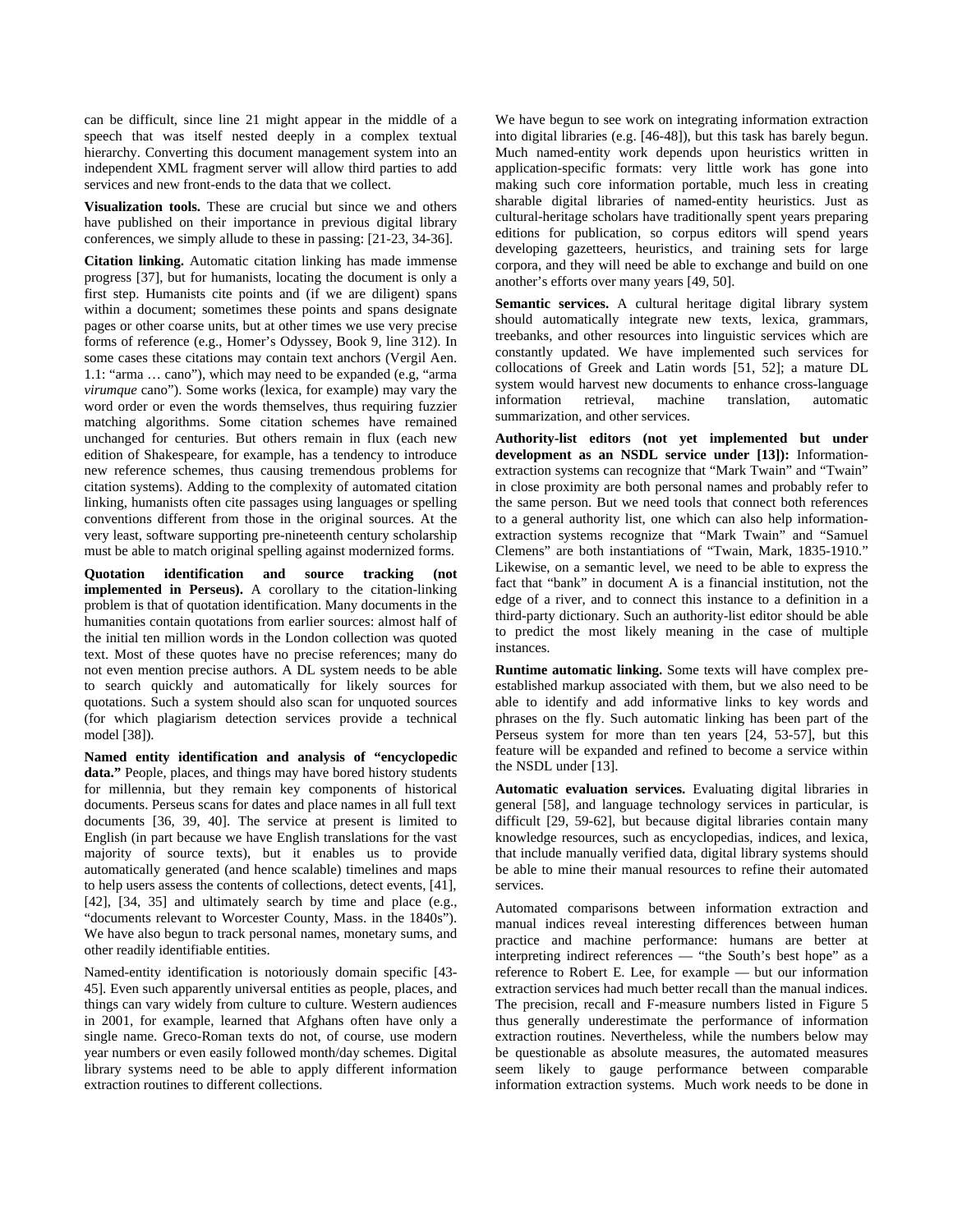developing DL services that mine such pre-existing manual data to track new service performance.

| Work         | Precision | Recall | F-Measure |  |
|--------------|-----------|--------|-----------|--|
| blcw01       | 0.877     | 0.904  | 0.890     |  |
| blcw02       | 0.885     | 0.908  | 0.896     |  |
| blcw03       | 0.871     | 0.872  | 0.871     |  |
| blcw04       | 0.894     | 0.878  | 0.886     |  |
| phcw01       | 0.812     | 0.937  | 0.870     |  |
| phcw02       | 0.578     | 0.941  | 0.716     |  |
| phcw03       | 0.609     | 0.940  | 0.739     |  |
| phcw04       | 0.660     | 0.895  | 0.760     |  |
| phcw05       | 0.591     | 0.944  | 0.727     |  |
| phcw06       | 0.801     | 0.943  | 0.866     |  |
| phcw07       | 0.789     | 0.935  | 0.856     |  |
| phcw08       | 0.795     | 0.945  | 0.864     |  |
| phcw09       | 0.848     | 0.931  | 0.888     |  |
| phcw10       | 0.982     | 0.949  | 0.965     |  |
| rebrec.diary | 0.698     | 0.929  | 0.797     |  |

**Figure 5: Precision, recall and F-measures (calculated here as 2 \* precision \* recall / precision + recall) for identification of personal names in a series of Civil War books: blcw =** *Battles and Leaders of the Civil War* **[63]; the** *Photographic History of the Civil War* **[64]; and the diary sections of the multivolume** *Rebellion Record* **[65]. The DL system automatically calculates these by comparing the output of the named-entity tagger with the contents of on-line indices.**

## **4. COLLECTIONS**

The Perseus Digital Library comprises third-party collections and those we have created for experimental purposes. While the Perseus Digital Library includes non-textual materials that are both well understood (color images and their accompanying metadata) and experimental (collections of GIS and 3D materials), we focus here on texts. Where we have the rights to do so, we will make these collections accessible as testbeds to those conducting research in language technologies and digital libraries. All Perseus data is scheduled to become part of the Tufts University FEDORA repository [25], which will provide a long-term source on which third party researchers and developers can rely.

At the moment, we have seven substantial collections. Two of these are from third parties; the other five were developed partly or entirely by Perseus.

Each of these collections allows us to experiment with a different domain, a different cluster of audiences, and a different set of research challenges. The London collection, for example, allows us to study problems and opportunities of a geospatially oriented DL with a small geographic focus and centuries of activity. The US Civil War collection, by contrast, is geographically dispersed but temporally compact. Both collections have substantial popular audiences and thus offer greater opportunities for outreach than the Greco-Roman materials. The Early Modern English collection taps into a scholarly infrastructure that superficially resembles that developed for classics, but students of early modern culture in

general and Shakespeare in particular have expectations that differ from each other and from classics. Where much of our efforts have focused on extracting people, places, dates and other encyclopedic data, the history of mechanics collection has a very different orientation, forcing us to consider how to track and analyze formulas, technical language and broader mental models. The American Memory collections allow us to compare our work with mainstream US collection development, while the Duke Databank of Documentary Papyri is a core resource for an intense, highly organized subdiscipline of classical research.

The eclectic set of collections thus forces us to confront a wide range of challenges, not the least of which is the management of heterogeneous materials. We built the Perseus Digital Library precisely to explore these difficulties, and the major theme of our future work will be designing services that work with diverse collections and audiences.

Elsewhere we have discussed the process of boot-strapping digital collections: to achieve integrated systems in which documents interact not only with users but with each other [66], we place particular emphasis on dictionaries, encyclopedias, handbooks, and other reference materials [39, 40, 67-71]. While we can work with documents in a variety of formats (including free text, HTML, PDF, and RTF), we continue to explore how structured markup and digital library services co-evolve. Our services, current and envisioned, shape the structure of documents, while document structure enables services. Every markup tag is both an interpretation and an investment. In the digital library context, each tag represents a statement by the collection designer that

| Collection                                                                                                                        | Source      | Size (million words) |
|-----------------------------------------------------------------------------------------------------------------------------------|-------------|----------------------|
| Classics                                                                                                                          | Perseus     | 50                   |
| US Civil War and other<br>19th Century Materials                                                                                  | Perseus     | 41                   |
| Selected American<br><b>Memory Collections</b>                                                                                    | Third party | 38                   |
| Archimedes/History of<br>Mechanics                                                                                                | Perseus*    | 15                   |
| <b>London Collection</b>                                                                                                          | Perseus*    | 13                   |
| Early Modern English                                                                                                              | Perseus     | 7.3                  |
| Duke Databank of<br>Documentary Papyri                                                                                            | Third party | 4                    |
| Figure 6: Perseus's major collections. An asterisk (*)<br>denotes a collection developed jointly by Perseus and a<br>third party. |             |                      |

some digital library service either exists or will exist to exploit it. By creating documents and services we have been able to see in many concrete ways how the two interact.

Consider the markup of quotations, for example. Most projects leave quotations unmarked, but our use of the TEI Quote tag forces us to make certain that each quotation is well-formed. Because quotation marks are a major source of typographical error in both transcriptions and original sources, ensuring wellformedness, even with the assistance of reasonable software tools, is labor-intensive and thus expensive. But identifiable quotations are a valuable asset, for they can be used to discover or verify citations and cross-references, both explicit and implicit, across multiple collections. The Quote tag thus represents an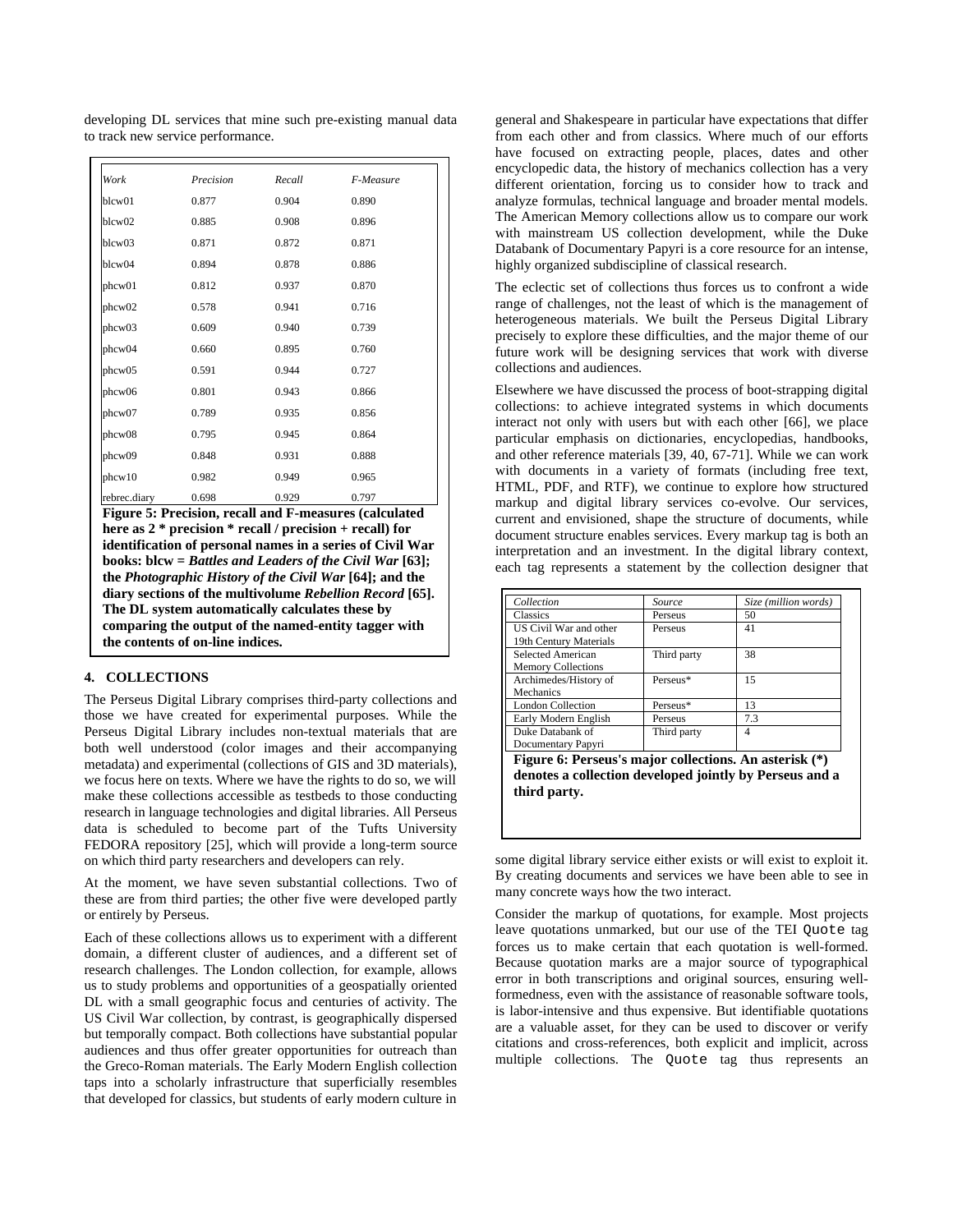investment for a service that we have not yet implemented but can easily envision.<sup>1</sup>

We have devoted substantial effort to developing automatic markup engines to support digital library services. The following tables describe the density and frequency of markup in four very different collections, and provide some sense of how TEI conformant collections in a single digital library may differ.

Counting tags is, of course, problematic. Markup quickly clogs files, and information extraction systems have inspired work on more tractable standoff markup schemes [47, 48, 75-78]. Ten years ago, when the first classical Perseus CD ROMs were produced, we were already using draft TEI guidelines but were generating at least one linguistic tag of standoff markup for each of the million words of Greek [54, 79]. Today we scan for possible place names in all collections that have no explicit geographic tags and store these in standoff markup: the number of tags associated with the American Memory texts is thus already much larger than those encoded in the files. Nevertheless, the tables below provide overviews of how each collection differs and what sorts of services/audiences each is aimed at. Note that all three Perseus collections thus have roughly five times as many tags per word as the American Memory collections. Note, however, that the automatically generated tags are not manually checked and thus contain many inaccuracies [36].



**American Memory Collections on California, Chesapeake Bay, and the Upper Midwest.** These collections provide textbook examples of well-executed level 4 TEI markup, which focuses on encoding the structural elements of a text [80]. The HI tag simply encodes that the source text was in italics and puts off the task of determining where the italics indicates book titles, foreign language quotes, etc. The Cell tags indicate parts of tables and reflect page layout. Ultimately, tables need to be analyzed, since most table rows are, in fact, nascent database records. Note, however, the large number of Date tags – these tagged dates allow us to determine the temporal coverage of individual documents within the American Memory collections and are an extremely valuable addition. They represent a judicious

 $\overline{a}$ 

cost/benefit judgment, expanding judiciously beyond level 4 markup.



**Perseus Civil War and Nineteenth Century US Collections.** All of the ten most common tags are automatically generated. The Num tag simply brackets every floating number (though the tagger does do a good job of mapping "21" and "twenty-one" etc. to the same quantity). Bracketing tags such as DateStruct, PersName etc. have been ignored so as not to count tags twice. The personal name and date routines were fairly general. Most of the OrgName tags represent regiments and other military units and required domain specific routines. Most of the Name tags are qualified with the attribute Type=place. Thus, we have located more than 1.5 million possible surnames, places and organizations in the 41 million-word collection.



**Perseus Classical Collections.** Two monumental research lexica form core resources for the classical collections. The 1.1 million Bibl tags represent more than a million point-to-point links. The 400,000 Cit tags, along with 100,000 annotation tags (not numerous enough to make the top 10) indicate that we have 500,000 passages where we can associate particular text spans and citations (thus providing data for the 3 dimensional citation links described above). The 250,000 Milestone tags indicate anchors for citation/chunking schemes that lay outside the dominant XML hierarchies of the texts. While the density of tags is high (15 tags for every 100 words), the classical texts have less automatic internal markup than the Civil War collection. Hence the semantically vacuous Hi tag, an artifact of the data-entry process signaling text that remains to be disambiguated, is in the top ten.

<sup>1</sup> It also constitutes a bet that the cost of well-formed quotations will be less than that of correcting for the problems that arise when we try to extract quotations from texts with unverified quotation marks. Some of our recent research suggests we may lose this bet.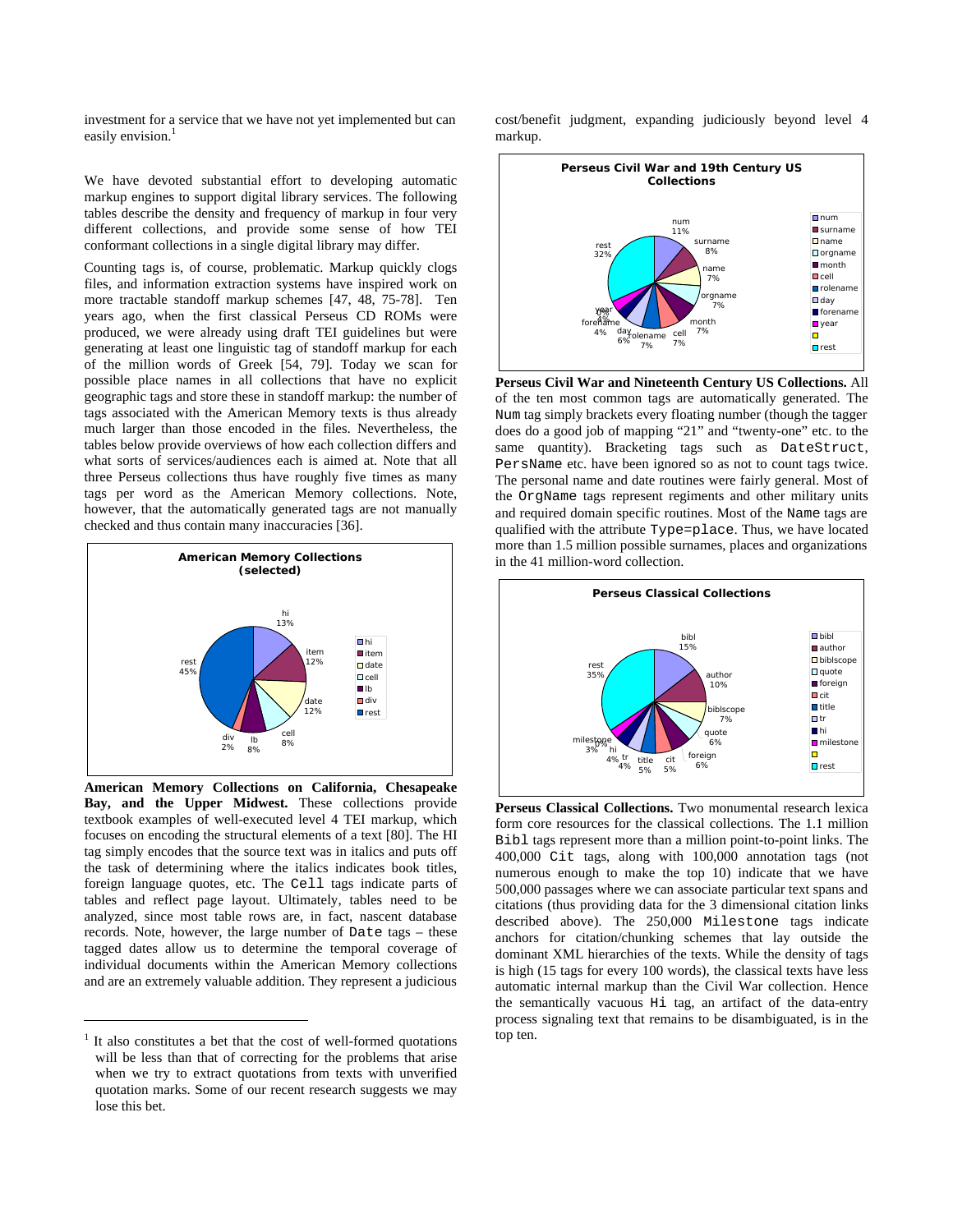

**Early Modern English Collection.** The early modern collection is particularly heterogeneous, including the plays of Marlowe and Shakespeare, as well as substantial prose works such as Holinshed's *Chronicles* and Hakluyt's *Voyages*. Most of the tags in the early modern texts were added either by the data entry firm or by semi-automated post-processing. Nevertheless, the density of tags is high, reflecting the labor costs of production. The Shakespeare community is accustomed to highly finished, manually produced reference works and has proven the most demanding of all of our audiences. The Sp and Speaker tags reflect the prominence of dramatic works in the corpus. Three online Shakespeare lexica also account for most of the top ten tags.

#### **5. CONCLUSIONS**

We have provided an overview of the three core topics of our research: how networked digital libraries serve established but also reach new audiences; the services that cultural heritage digital libraries need to support; and the document structures that provide the basis for these services. Like the NSDL, cultural heritage digital libraries have a broad, "K to gray" audience. But cultural heritage digital libraries play a particularly important role for students of the humanities, because the digital library is a primary laboratory and space for research. The sources within a cultural heritage digital library constitute primary data. Reading support, including both automatic linguistic services for multilingual and summarization services for multilingual and monolingual reading, is especially important. The clear focus on reading support has allowed us to begin contributing to the NSDL as well [13]. Because cultural heritage collections do not become obsolete but become, if anything, more valuable evidence as the past recedes, humanists have spent generations (and, in some cases, millennia) creating paper-based knowledge bases on some topics. We have capitalized on this phenomenon, creating digital collections where we could mine rich sets of paper sources and begin establishing connections with on-going communities. The resulting system has begun to bring together diverse audiences, services and collections. The resulting interactions are both an object for analysis and an instrument for new collaborations.

#### **6. ACKNOWLEDGMENTS**

A grant from the Digital Library Initiative Phase 2 (NSF IIS-9817484), with particular backing in our case from the National Endowment for the Humanities, provided the primary support for this work.

#### **7. REFERENCES**

1. Palmer, C.L. and L. Neumann, *The Reseach Work of Interdisciplinary Humanities Scholars: Exploration and Translation.* Library Quarterly, 2002. **72**(1): p. 85-117

- 2. Brockman, W.S., et al., *Scholarly work in the humanities and the evolving information environment*. 2001, Digital Library Federation and the Council on Library and Information Resources: Washington,  $DC$
- 3. Tibbo, H.R. *Primarily History: Historians and the Search for Primary Source Materials*. in *JCDL 2002: Proceedings of the second ACM/IEEE-CS joint conference on Digital libraries*. 2002. Portland, OR http://doi.acm.org/10.1145/544220.544262.
- 4. Marshall, C.C. and C. Ruotolo. *Reading-in-the-small: a study of reading on small form factor devices*. in *JCDL 2002: Proceedings of the second ACM/IEEE-CS joint conference on Digital libraries*. 2002. Portland, OR http://doi.acm.org/10.1145/544220.544262.
- 5. Wolfe, J.L. *Effects of annotations on student readers and writers*. in *Proceedings of the eleventh ACM conference on Hypertext and hypermedia*. 2000. San Antonio, TX USA: ACM Press http://www.acm.org/pubs/articles/proceedings/hypertext/336296/p143 modha/p143-modha.pdf.
- 6. Rosenzweig, R., *Everyone a Historian -- afterthoughts to the Presence of the Past*. 2002, George Mason University.
- 7. Toplin, R.B., *Ken Burns's The Civil War : the historian's response*. 1996, New York: Oxford University Press. xxvii, 197.
- 8. Rosenzweig, R. and D.P. Thelen, *The presence of the past : popular uses of history in American life -- supplementary web site*. 1998, George Mason University: Fairfax, VA.
- 9. Rosenzweig, R. and D.P. Thelen, *The presence of the past : popular uses of history in American life*. 1998, New York: Columbia University Press. x, 291.

10.Burns, K., et al., *The Civil War*. 1989, PBS Video: Alexandria, VA.

- 11.Aucoin, D., *Fast Forward into the Past: What do we learn when TV becomes our history teacher?*, in *Boston Globe*. 1997: Boston, MA. p. P1, P4.
- 12.Crane, G., *Thucydides and the Ancient Simplicity*. 1997, Berkeley and Los Angeles: University of California Press.
- 13.Colati, G., G. Crane, and S. Choudhury, *Managing Authority Lists for Customized Linking and Visualization: a Service for the National STEM Digital Library*. 2002.
- 14.Mahoney, A., et al. *Generalizing the Perseus XML document manager*. in *Linguistic exploration: workshop on web-based language documentation and description*. 2000. Philadelphia http://www.ldc.upenn.edu/exploration/expl2000/papers/mahoney/maho ney.htm.
- 15.Crane, G., *New Technologies for Reading: the Lexicon and the Digital Library.* Classical World, 1998. **92**: p. 471-501
- 16.Smith, D., J.A. Rydberg-Cox, and G. Crane, *The Perseus Project: A Digital Library for the Humanities.* Literary and Linguistic Computing, 2000. **15**(1): p. 15-25
- 17.Marcus, M., et al. *The Penn TREEBANK: Annotating predicate argument structure*. in *ARPA '94*. 1994 http://www.ldc.upenn.edu/doc/treebank2/arpa94.html.
- 18.Marcus, M.P., B. Santorini, and M.A. Marcinkiewicz, *Building a large annotated corpus of English: the Penn Treebank.* Computational Linguistics, 1993. **19**: p. 22 http://www.ldc.upenn.edu/Catalog/docs/treebank2/cl93.html.
- 19.Chiou, F.-D., D. Chiang, and M. Palmer. *Facilitating Treebank Annotation Using a Statistical Parser*. in *HLT2001*. 2001. San Diego http://www.hlt2001.org/papers/hlt2001-26.pdf.
- 20.Choudhury, G.S., *Strike up the score: deriving searchable and playable digital formats from sheet music.* D-Lib Magazine, 2001. **7**(2) http://www.dlib.org/dlib/february01/choudhury/02choudhury.html.
- 21.Kochumman, R., et al. *Towards an Electronic Variorum Edition of Cervantes' Don Quixote: Visualizations that support preparation*. in *JCDL 2002: Proceedings of the second ACM/IEEE-CS joint*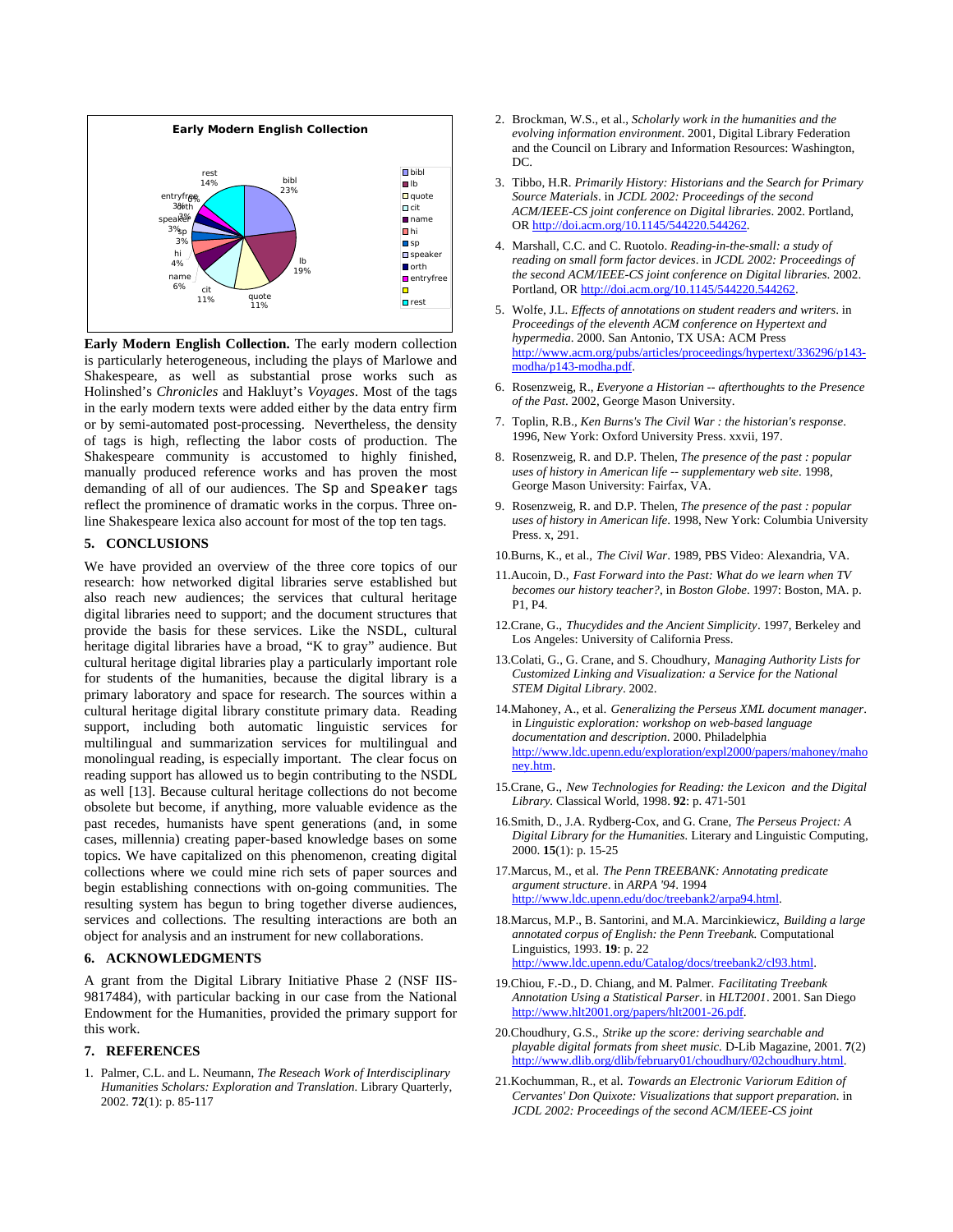*conference on Digital libraries*. 2002. Portland, OR http://doi.acm.org/10.1145/544220.544262.

- 22.Monroy, C., et al. *Visualization of variants in textual collations to analyze the evolution of literary works in the Cervantes project*. in *6th European Conference on Research and Advanced Technology for Digital Libraries (ECDL 2002)*. 2002. Rome
- 23.Furuta, R., et al. *The Cervantes Project: Steps to a Customizable and Interlinked On-Line Electronic Variorum Edition Supporting Scholarship*. in *European Conference on Digital Libraries (ECDL 2001)*. 2001. Darmstadt, Germany: Springer
- 24.Crane, G., *Generating and Parsing Classical Greek.* Literary and Linguistic Computing, 1991. **6**: p. 243-245
- 25.Payette, S. and T. Staples. *The Mellon Fedora Project: Digital LIbrary Architecture Meets XML and Web Services*. in *European Conference on Digital Libraries (ECDL)*. 2002. Rome: Springer
- 26.Smith, M. *DSpace: an institutional repository from the MIT Libraries and Hewlett Packard Laboratories*. in *European Conference on Digital Libraries (ECDL)*. 2002. Rome: Springer
- 27.Fuhr, N. and K. Großjohann, *XIRQL: A Query Language for Information Retrieval in XML*, in *Proceedings of the 24th Annual International Conference on Research and development in Information Retrieval*, B. Croft, et al., Editors. 2001, ACM: New York. p. 172-180.
- 28.Abolhassani, M., et al., *HyREX: Hypermedia Retrieval Engine for XML.* 2002, University of Dortmund: Dortmund.
- 29.Fuhr, N., M. Lalmas, and G. Kazai, *INEX: Initiative for the Evaluation of XML retrieval*. 2002, University of Dortmund.
- 30.Fuhr, N. and G. Weikum, *Classification and Intelligent Search on Information in XML.* IEEE Data Engineering Bulletin, 2002. **25**(1): p. 51-58 http://ls6-www.informatik.unidortmund.de/bib/fulltext/ir/Fuhr\_Weikum:02.pdf.
- 31.Fuhr, N., et al. *Daffodil: An Integrated Desktop for Supporting High-Level Search Activities in Federated Digital Libraries*. in *European Conference on Digital Libraries (ECDL)*. 2002. Rome: Springer
- 32.Fuhr, N., N. Gövert, and K. Großjohann. *HyREX: Hyper-media Retrieval Engine for XML*. in *SIGIR 2002*. 2002. Tampere, Finland: ACM http://patty.informatik.uniduisburg.de/bib/fulltext/ir/Fuhr\_etal:02b.pdf.
- 33.Smith, D.A., A. Mahoney, and G. Crane. *Integrating Harvesting into Digital Library Content*. in *JCDL 2002: Proceedings of the second ACM/IEEE-CS joint conference on Digital libraries*. 2002. Portland, OR http://doi.acm.org/10.1145/544220.544262.
- 34.Smith, D.A. *Detecting events with date and place information in unstructured text*. in *2nd ACM+IEEE Joint Conference on Digital Libraries*. 2002. Portland, OR: ACM Press http://www.perseus.tufts.edu/Articles/datestat.pdf.
- 35.Smith, D.A. *Detecting and browsing events in unstructured text*. in *Proceedings of the 25th Annual ACM SIGIR Conference*. 2002. Tampere, Finland: ACM http://www.perseus.tufts.edu/Articles/eventir.pdf.
- 36.Smith, D.A. and G.R. Crane, *Disambiguating Geographic Names in a Historical Digital Library*. 2001, Perseus Project/Tufts University: Medford, MA.
- 37.Hitchcock, S., et al., *Open Citation Linking: the way forward.* D-Lib Magazine, 2002. **8**(10) http://www.dlib.org/dlib/october02/hitchcock/10hitchcock.html.
- 38.Zaslavsky, A., A. Bia, and K. Monostori. *Using Copy-Detection and Text Comparison Algorithms for Cross-Referencing Multiple Editions of Literary Works*. in *European Conference on Digital Libraries (ECDL 2001)*. 2001. Darmstadt, Germany: Springer
- 39.Crane, G., D.A. Smith, and C. Wulfman. *Building a Hypertextual Digital Library in the Humanities: A Case Study on London*. in *JDCL*

*2001: The First ACM+IEEE Joint Conference on Digital Libraries*. 2001. Roanoke, VA, USA: ACM Press

- 40.Crane, G., et al., *Drudgery and Deep Thought: Designing Digital Libraries for the Humanities.* Communications of the ACM, 2001. **44**(5)
- 41.Larson, R.R., *Geographic Information Retrieval and Spatial Browsing*, in *Geographic Information Systems and Libraries: Patrons, Maps, and Spatial Information*, L.C.S.a.M. Gluck, Editor. {April} 1995. p. 81- 123.
- 42.Baldonado, M.Q.W. and T. Winograd. *Hi-cites: dynamically created citations with active highlighting*. in *Conference proceedings on Human factors in computing systems*. 1998: ACM Press http://www.acm.org/pubs/articles/proceedings/chi/274644/p408 baldonado/p408-baldonado.pdf.
- 43.Hattunen, S. and Satoshi. *Diversity of scenarios in information extraction*. in *LREC 2002: Third International Conference on Language Resources and Evaluation*. 2002. Las Palmas, Canary Islands, Spain http://nlp.cs.nyu.edu/publication/papers/huttunenlrec02.pdf.
- 44.Hirschman, L., et al. *Integrated Feasibility Experiment for Bio-Security: IFE-Bio, A TIDES Demonstration*. in *HLT2001*. 2001. San Diego, CA http://www.hlt2001.org/papers/hlt2001-38.pdf.
- 45.Gaizauskas, R. *Intelligent access to text: integrating information extraction technology into text browsers*. in *HLT2001*. 2001. San Diego, CA http://www.hlt2001.org/papers/hlt2001-36.pdf.
- 46.Bontcheva, K., et al. *Using Human Language Technology for Automatic Annotation and Indexing of Digital Library Content*. in *6th European Conference on Research and Advanced Technology for Digital Libraries (ECDL 2002)*. 2002. Rome http://gate.ac.uk/sale/ecdl02/ecdl.pdf.
- 47.Cunningham, H., et al., *Developing Language Processing Components with GATE (a User Guide)*. 2002, The University of Sheffield: Sheffield, UK.
- 48.Maynard, D., et al. *Adapting a robust multi-genre NE system for automatic content extraction*. in *Tenth International Conference on Artificial Intelligence: Methodology, Systems, Applications*. 2002 http://gate.ac.uk/sale/talks/aimsa02/01.html.
- 49.Crane, G. and J.A. Rydberg-Cox. *New Technology and New Roles: The Need for "Corpus Editors"*. in *The Fifth ACM Conference on Digital Libraries*. 2000. San Antonio: ACM
- 50.Rydberg-Cox, J.A., A. Mahoney, and G.R. Crane. *Document Quality Indicators and Corpus Editions*. in *JDCL 2001: The First ACM+IEEE Joint Conference on Digital Libraries*. 2001. Roanoke, VA, USA: ACM Press
- 51.Rydberg-Cox, J.A., *Word Co-Occurrence and Lexical Acquisition in Ancient Greek Texts.* Literary and Linguistic Computing, 2000. **15**(2): p. 121-129
- 52.Smith, D.A., A. Mahoney, and J.A. Rydberg-Cox, *Management of XML Documents in an Integrated Digital Library*, in *Proceedings of Extreme Markup Languages 2000*. 2000: Montreal. p. 219-224.
- 53.Crane, G., *Redefining the Book: Some Preliminary Problems.* Academic Computing, 1988(February)
- 54.Crane, G., ed. *Perseus 1.0: Interactive Sources and Studies on Ancient Greek Culture*. 1992, Yale University Press: New Haven, CT.
- 55.Crane, G., *What is Perseus? What is it not? Comments on the Bryn Mawr Review of Perseus 1.0.* BMCR, 1992. **3**(6): p. 497-502
- 56.Crane, G., *The Perseus Project: An Evolving Digital Library*. 2000, Tufts University.
- 57.Crane, G. *Building a Digital Library: the Perseus Project as a Case Study in the Humanities*. in *Proceedings of the 1st ACM International Conference on Digital Libraries*. 1996: ACM